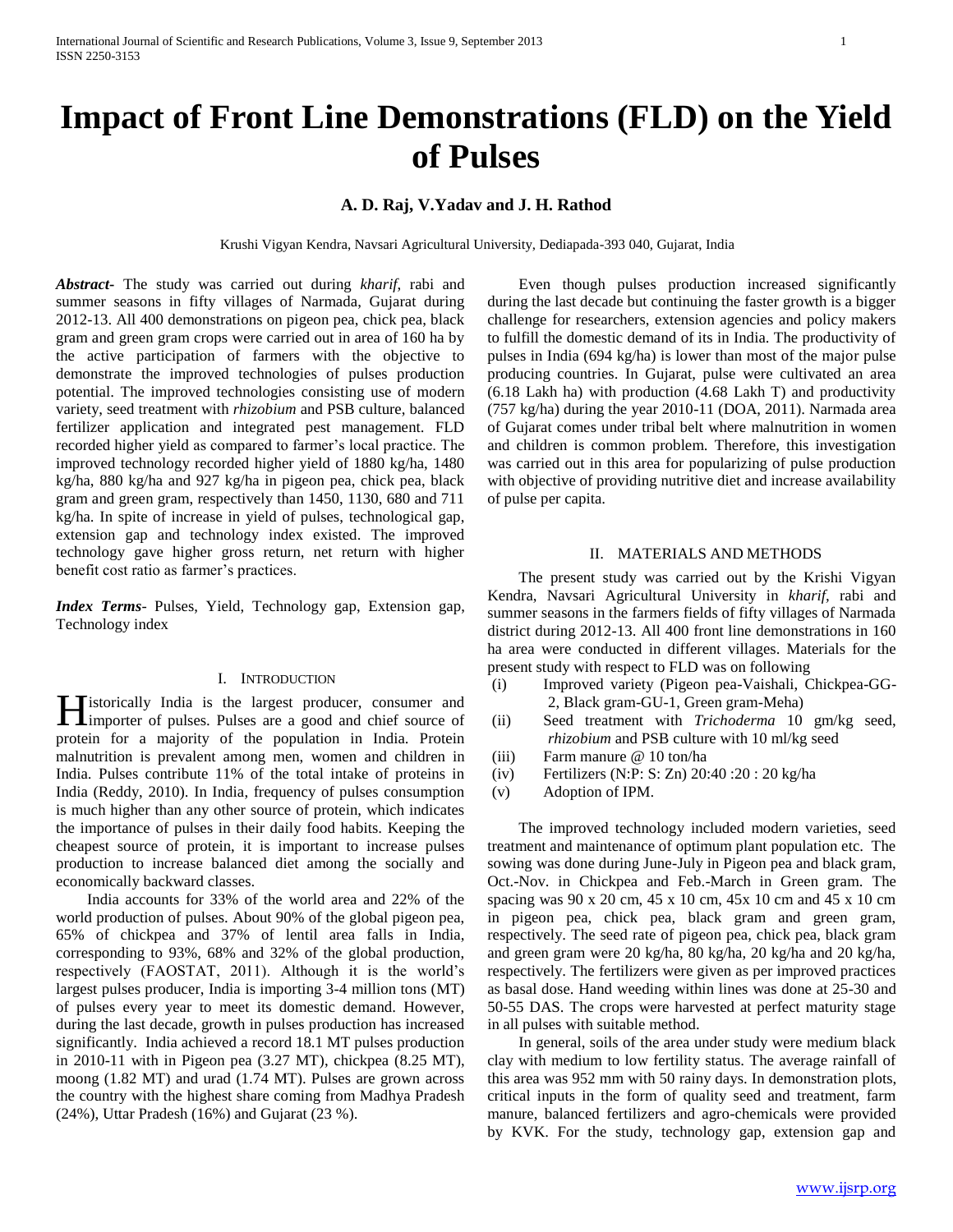technology index were calculated as suggested by Samui*, et al* .(2000).

Technology gap = Potential yield- Demonstration yield Extension gap = Demonstration yield-Farmers yield

 Technology gap Technology index  $(\% ) =$  ------------------------------ x 100 Potential yield

#### III. RESULTS AND DISCUSSION

### **Yield**

 The average yield of pulses [ pigeon pea (1880 kg/ha), Gram (1480 kg/ha), Black gram (880 kg/ha) and Green gram (927 kg/ha)] were much higher than as compared to average yield of farmers practices [pigeon pea (1450 kg/ha), Gram (1130 kg/ha), Black gram (680 kg/ha) and Green gram (711 kg/ha). The average percentage increased in the yield over farmer's practices was 29.7, 31.0, 29.4 and 30.4 for pigeon pea, gram, black gram and green gram, respectively. The results indicated that the front line demonstrations have given a good impact over the farming community of Narmada district as they were motivated by the new agricultural technologies applied in the FLD plots (Table 1). This finding is in corroboration with the findings of Poonia and Pithia (2010).

## **Technology gap**

 The technology gap in the demonstration yield over potential yield were 120 kg/ha for pigeon pea, 120 kg/ha for chick pea, 120 kg/ha for black gram and 73 kg/ha for green gram. The technological gap may be attributed to the dissimilarity in the soil fertility status and weather conditions (Mukharjee, 2003) (Table 1).

## **Extension gap**

 The highest extension gap of 430 kg/ha was recorded in pigeon pea followed by 350 kg/ha for chick pea and the lowest was observed in 216 kg/ha for green gram and 200 kg/ha for black gram. This emphasized the need to educate the farmers through various means for the adoption of improved agricultural production technologies to reverse this trend of wide extension gap. More and more use of latest production technologies with high yielding variety will subsequently change this alarming trend of galloping extension gap. The new technologies will eventually lead to the farmers to discontinue the old technology and to adopt new technology (Table 1). This finding is in corroboration with the findings of Hiremath and Nagaraju, (2010).

## **Technology Index**

 The technology index shows the feasibility of the evolved technology at the farmer's fields and the lower the value of technology index more is the feasibility of the technology (Jeengar, *et al*., 2006). The technology index was 6.0 percents for pigeon pea, 7.5 percents for chick pea, 12.0 percents for black gram and 7.3 percents for green gram (Table 1).

#### **Economic return**

 The inputs and outputs prices of commodities prevailed during the study of demonstrations were taken for calculating gross return, cost of cultivation, net return and benefit: cost ratio (Table 2). The cultivation of pigeon pea, chickpea, black gram and green gram under improved technologies gave higher net return of Rs. 39460, 30800, 19050 and 22432/ha, respectively as compared to farmers practices. The benefit cost ratio of pigeon pea, chickpea, black gram and green gram under improved technologies were 4.49, 3.26, 2.99 and 3.35 as compared to 3.95, 2.95, 2.51 and 2.73 under farmers practices. This may be due to higher yields obtained under improved technologies compared to local check (farmers practice). This finding is in corroboration with the findings of Mokidue *et al*, (2011).

## IV. REASON OF LOW YIELD OF PULSES AT FARMER'S FIELD

 Optimum sowing time is not followed due to non availability of quality seed. More than 90 per cent of farmer pulses seed sowing as broadcast method and most of situation the plant population at farmer's field is very high or two-three times high of the recommended stand. Lack of popularization of seed cum fertilizer drill for sowing and use of inadequate and imbalance dose of fertilizers especially the nitrogenous and phasphatic fertilizers by farmers does not make possible to fetch potential yield. Mechanical weed control is costly and chemical control is quit uncommon in this region.

## V. SPECIFIC CONSTRAINTS WITH MARGINAL/SUB MARGINAL FARMERS

**Small Holding:** the adoption of well proven technology is constrained due to small size of holding and poor farm resources. Small and marginal farmers have less capability to take risk and do not dare to invest in the costly input due to high risk and the poor purchase capacity of small farmer.

 **Farm Implements and Tools:** traditional implements and tools are still in practice due to small holding which have poor working efficiency. The lack of simple modern tools for small holding also hinders the adoption of improved technology.

Thus, the cultivation of pulses with improved technologies has been found more productive and seed yield might be increase up to 23.2 per cent. Technological and extension gap extended which can be bridges by popularity package of practices with emphasis of improved variety, use of proper seed rate, balance nutrient application and proper use of plant protection measures. Replacement of local variety with the released variety of pulses would be increase in the production and net income by more than fifty six thousand rupees.

#### ACKNOWLEDGEMENT

 The authors are highly thankful to the Rashtriya Krushi Vikas Yojna for providing financial assistance towards organizing front line demonstrations.

 Hence, by conducting front line demonstrations of proven technologies, yield potential of pulse crops can be increased to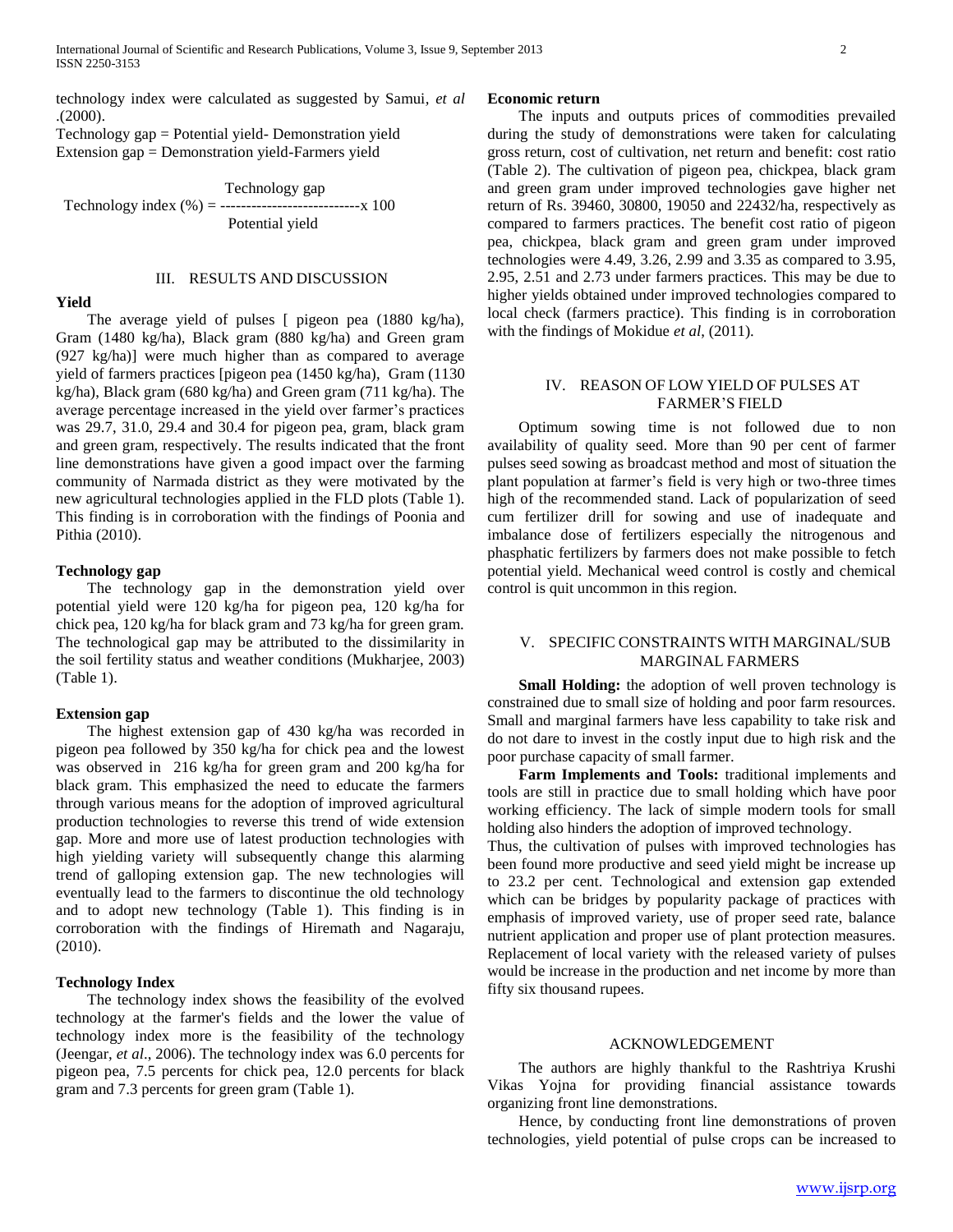great extent. This will subsequently increase the income as well as the livelihood of the farming community.

### **REFERENCES**

- [1] DOA (2011) Directorate of Agriculture, Gujarat State, Gandhinagar Pp.9
- [2] FAO STAT (2012) FAOSTAT Statistical Database, 2012.
- [3] Hiremath SM and Nagaraju MV (2010). Evaluation of on-farmfront line demonstrations on the yield of chilli., Karnataka J. Agric. Sci., 23 (2): 341- 342.
- [4] Jeengar KL, Panwar P and Pareek OP (2006) Front line demonstration on maize in bhilwara District of Rajsthan, Current Agriculture, 30(1/2):115- 116.
- [5] Mokidue I, Mohanty AK. and Sanjay, K (2011) Corelating growth, yield and adoption of urd bean technologies. Indian J. Ex. Edu. 11(2): 20-24.
- [6] Mukherjee N (2003) Participatory, learning and action. Concept, Publishing Company, New Delhi, Pp.63-65.
- [7] Poonia TC and Pithia MS (2011) Impact of front line demonstrations of chickpea in Gujarat. Legume Res. 34(4): 304-307.
- [8] Reddy AA ( 2010) Regional Disparities in Food Habits and Nutritional intake in Andhra Pradesh, India, Regional and Sectoral Economic Studies Vol. 10-2.
- [9] Samui SK, Maitra S, Roy DK, Mondal AK and Saha D (2000) Evaluation on front line demonstration on groundnut (Arachis hypogea L.). J. of Indian Soc. of Coastal Agriculture Research 18: 180-183.

#### AUTHORS

**First Author** – Dr. A. D. Raj, Ph.D.(Agronomy), Krushi Vigyan Kendra, NAU, Dediapada-393 040, Gujarat, India. Mail: adraj@nau.in

**Second Author** – Dr. Vikas Yadav, Ph.D.(Horticulture), Krushi Vigyan Kendra, NAU, Dediapada-393 040, Gujarat, India. Mail: vikasyadav.hot@gmail.com,vikas.yadav15@yahoo.com **Third Author** – Dr. J. H. Rathod, Ph. D. (Entomology), Vigyan

Kendra, NAU, Dediapada-393 040, Gujarat, India.

**Correspondence Author** – Dr. Vikas Yadav,

Ph.D.(Horticulture), Krushi Vigyan Kendra, NAU, Dediapada-393 040, Gujarat, India. Mail:

vikasyadav.hot@gmail.com,vikas.yadav15@yahoo.com, Contact No. 08153886689.